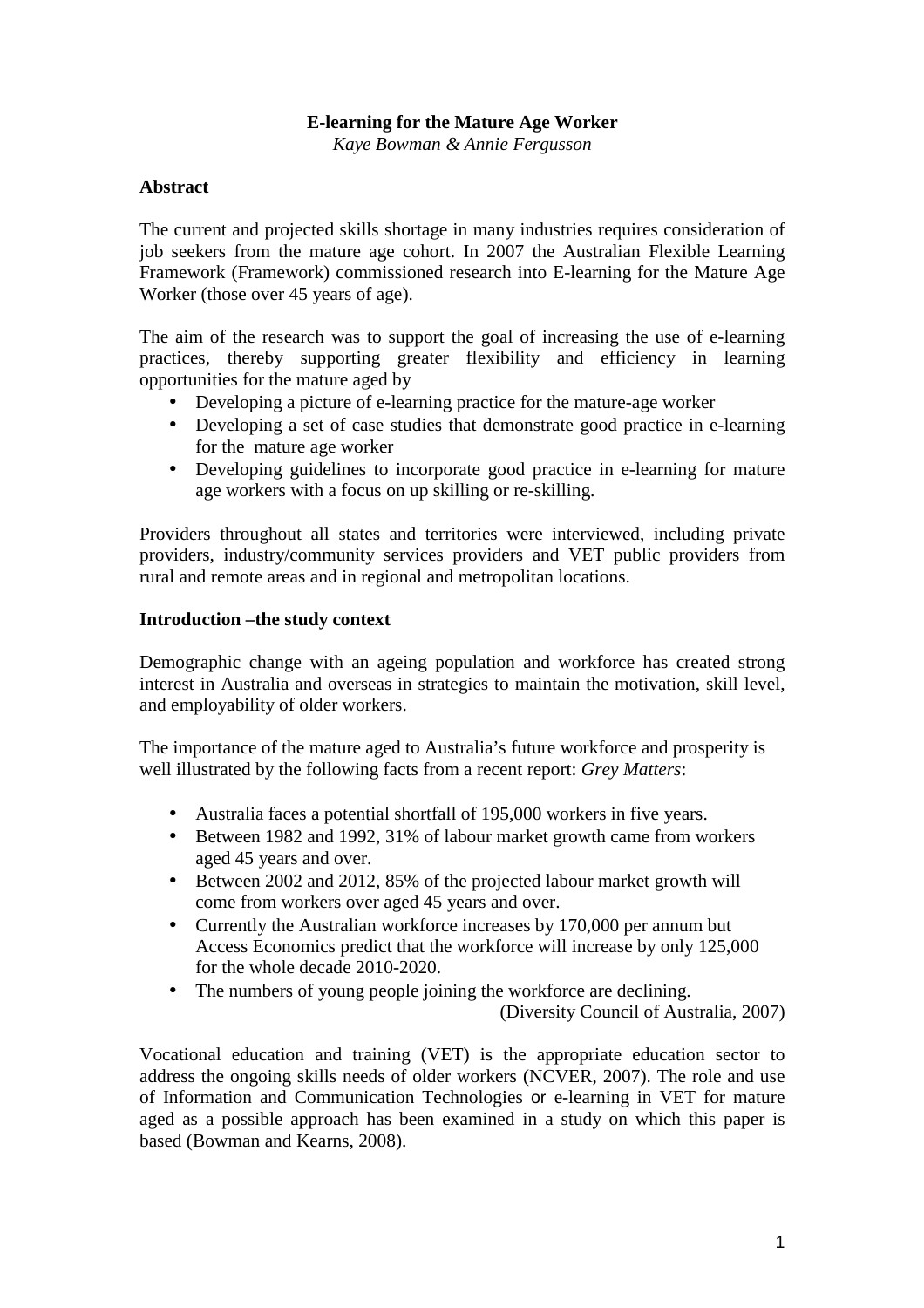### **Study methodology**

The *E-learning for the mature aged* study was for the Australian Flexible Learning Framework (Framework) in four parts-

1. *A review of relevant Australian and international literature to provide starting point sets of data to be taken up in the subsequent stages.* 

The data sets included on possible segments of mature aged learners involving key characteristics and needs that could have implications for e-learning, and on key benefits, barriers, enablers and critical success factors in the provision of elearning for mature age workers.

2. *The conduct of consultations with 30 selected VET providers of different types and across all states and territories to build a picture of current practices.* 

The sample was identified by a range of networks consulted as to those VET providers most involved in e-learning with mature aged clients. A set of questions were developed that were used to guide all interviews.

## **Table 1 National consultations sample by jurisdiction**

| $-70777$<br>м.<br>. | $\mathbf{r}$ $\sim$<br>$\overline{1}$ | ப | <b>***</b><br>$\mathcal{N}$<br>77 V V | υA | TTA<br>$\epsilon$<br>1A.) | $\sim$<br>$\sqrt{1 + \sqrt{1 + \frac{1}{2}}}$ | T<br>∿ |
|---------------------|---------------------------------------|---|---------------------------------------|----|---------------------------|-----------------------------------------------|--------|
|                     |                                       |   |                                       |    |                           |                                               |        |

#### **Table 2 National consultations sample by provider type**

| Private | <i>Industry/enterprise</i> | Public TAFE/Uni | Community |
|---------|----------------------------|-----------------|-----------|
|         |                            |                 |           |

3. *The conduct of four case studies selected from the national consultation stage to illustrate identified elements of good practice in a variety of contexts.*

The contexts included; an educational institute, a network of locations across small rural communities, a state-wide service organisation, and in adult and community education settings.

4. *The production of guidelines on good practice in e-learning for mature aged.* 

The guidelines are brought forward as a draft set of guidelines that will benefit from being tested further in other industry sectors and community contexts. The guidelines aim to stimulate ongoing dialogue on how e-learning can best be adapted to the needs of mature age workers, including people returning to the workforce after an absence.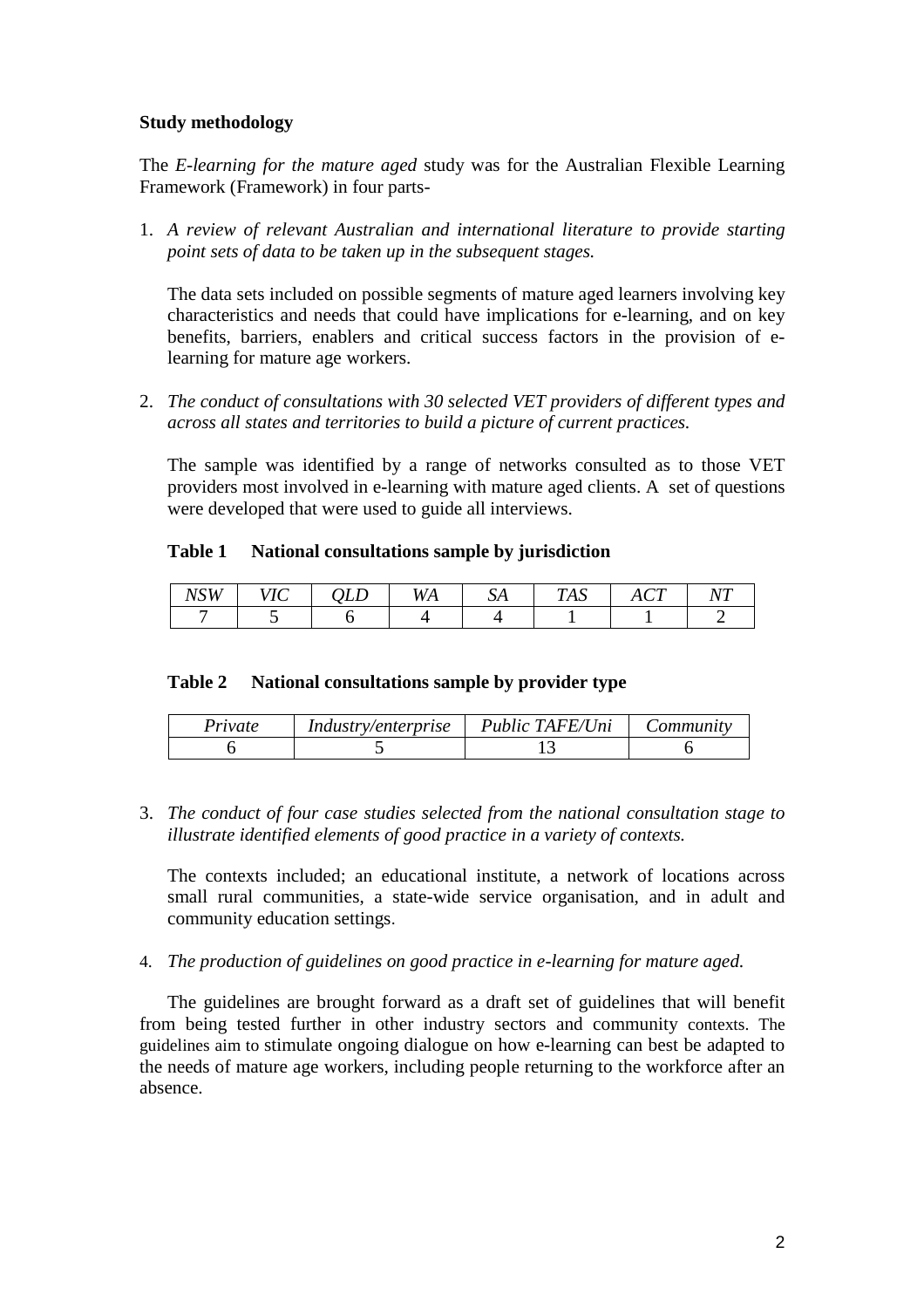# **Key findings from the literature review**

The Australian research base on the mature aged and e-learning is in an early stage of development.

The research environmental scan paper produced by Palmieri (January, 2007) found a large field of Australian literature on the topic of mature age learners and on the topic of e-learning literature. Intersecting literature on the topic of the mature aged in elearning was found to be scarce. Connecting the topics of the mature aged worker and e-learning was a key objective of our literature review and overall study.

There is a significant knowledge base internationally on mature aged and e-learning.

In 2002 Kearns undertook an international study of policy for technology in education and training in ten countries (including Australia). He observed that the role of technology in education and training progresses through three stages of development and that several countries (e.g. Sweden, United Kingdom, and United States of America) stood on the threshold of phase three. We reviewed recent progress for the mature aged and e-learning study.

**Phase One.** The rolling out phase- of computers into schools and colleges with some professional development of teachers and development

**Phase Two. The mainstreaming and integrating phase-** of building the role of ICT into education in a more strategic way with more concern for objectives, and with linkages forged to overall education strategies

**Phase Three. The transformative phase-** of the way we learn through technology

Our literature review analysis is that in 2007 the European Union countries have advanced into the transformative stage and have several active e-learning for the mature aged programs. We provided a brief overview of activities in European Union countries in an Attachment to the research report.

Our literature review analysis of the evolution of the role of e-learning in VET in Australia is that the benefits of e-learning are increasingly recognised, and e-learning in the VET sector has progressed to the threshold of a transformative third phase of development, at least in general terms. The needs of older workers have not, up till now, been seen as a priority but the potential exists to extend the e-learning role to impact on mature age workers.

We noted that the British Educational Communications and Technology Agency (Becta) has concluded that the general direction of development of the e-learning role has been towards the more personal, social and flexible (Becta 2007 Vol. 2).

**More personal** Technology has enable more individualised approaches to learning to be progressed with increase regard to individual need. Personalised learning is now more feasible.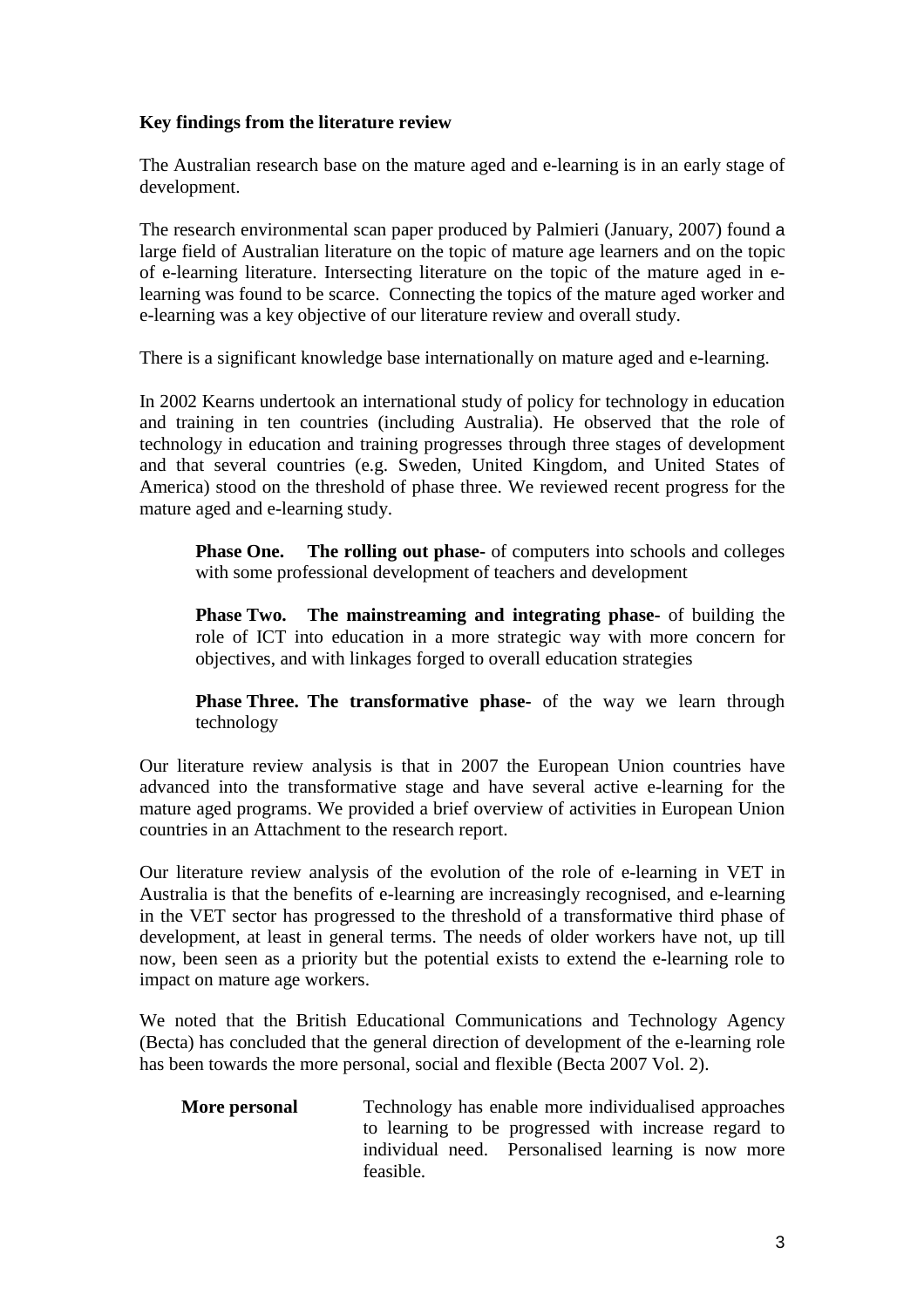| <b>More social</b>   | Learning together in networks and communities with<br>people connected to each other for learning enhances<br>the quality of learning, the generation of new<br>knowledge, and learning outcomes overall. |  |  |  |  |  |
|----------------------|-----------------------------------------------------------------------------------------------------------------------------------------------------------------------------------------------------------|--|--|--|--|--|
| <b>More flexible</b> | New technologies enable learning anywhere/anytime to<br>be a realistic objective.                                                                                                                         |  |  |  |  |  |

We established that these are attributes that research shows are valued by older learners. There is some recent Australian research as well as much UK research on the views of the mature aged on work and learning that counters a range of stereotypes and myths that act as barriers to their participation **(**for UK research see Withall, McGiviney & Soulsby, 2004).

The real story on Australia's mature aged we concluded from the recent research evidence is that:

- many are interested in continuing to work or return to work;
- many are willing to augment their skills through training;
- becoming competent with new technology, particularly computer skills is a common and high priority; but
- they want flexibility, the opportunity to work part time and to learn new skill sets;
- supportive work and learning environments are important; and
- learning opportunities that stretch but not stress them, are suited to their level of capability, are preferred. (APIA, 2007; Diversity Council, 2007, Lundberg & Marshally, 2007)

A connecting piece of research by Taylor and Rose (2005) on the topic of the mature aged worker and e-learning summed up the "older learner profile" as follows:

*The overall picture is one of generally independent learners who have decided that ICT can help them meet a purpose, achieve a goal or in some other way enrich their lives, and, often, the lives of others in their personal circles or wider communities. They have a clear sense of their own purpose for acquiring new skills. The barriers to learning are largely those faced by all adult learners, compounded by the factor of being part of a generation that has not grown up with computer technology (*p3).

#### **Findings from the national consultations**

We found similar views on the older person as a learner among those VET providers interviewed in the national consultations. Overall, the interviews had considerable value in adding to the evidence from the literature review*.* Use of e-learning among the 30 interviewees dated back more than 5 and up to 10 to 12 years for some. The majority had four or less years of experience in e-learning.

Although those interviewed brought considerable expertise in working with older people, it was usually in mixed age groups. Older workers had not generally up to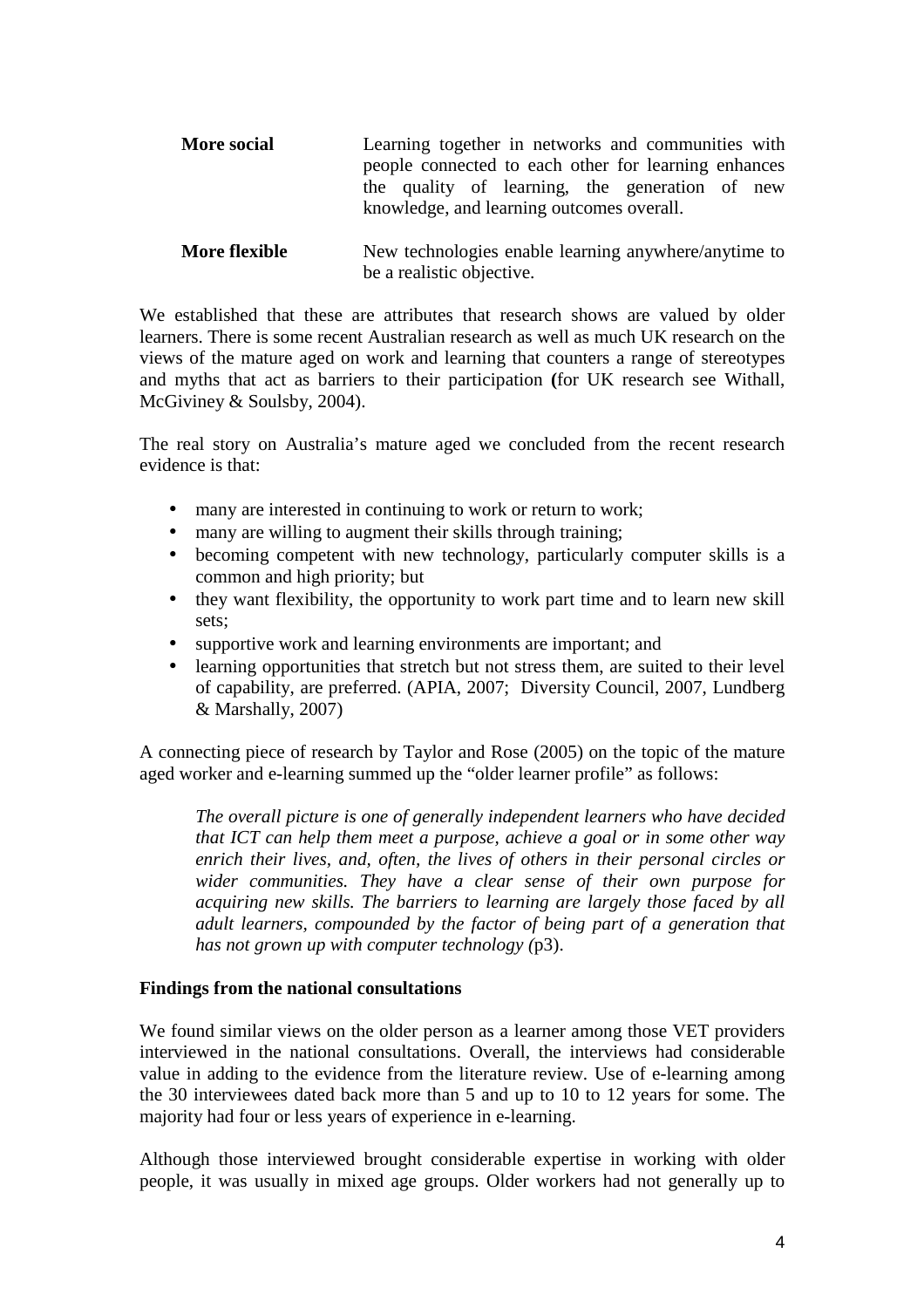now been seen as a priority area for building the evidence base on needs and good practice.

Mature age workers engaged in e-learning among the providers in our national consultations included form several market segments as defined by ANTA (2002):

- large numbers were from the "learn to earn" market segment seeking upward career moves or a change of career. Others were return to work aspirants or retirees involved in e-learning for income supplementation purposes;
- small numbers were in the "learning leaders" group, undertaking e-learning for personal reasons, including for volunteering. These were generally seen as willing learners rather than forced learners, although often they had low literacy levels and needed training in ICT skills; and
- regarding e-learning, a majority could be said to fall into the learner categories of "only if you make it easy" or "almost there" that is, they usually needed to overcome some barriers.

Those interviewed were invited to rate barriers to e-learning for mature age workers in terms of a four-point scale. Teachers tended to see lack of IT skills and literacy problems, and mature aged attitudes to education as the main barriers. These were not regarded as insurmountable. Those interviewees with broader management responsibility tended to view cultural barriers such as stereotypes about ageing, and the attitudes of the employers and younger workers, as more significant.

| <b>Barriers</b>                   | <b>Very</b>                 | <b>Important</b> | <b>Some</b> | <b>Not</b>       | Number*                     |
|-----------------------------------|-----------------------------|------------------|-------------|------------------|-----------------------------|
| List provided for comment-        | <b>Important</b>            |                  | relevance   | <b>Important</b> |                             |
| Stereotypes about Ageing and      | 6                           | 8                |             |                  | 22                          |
| Retirement                        |                             |                  |             |                  |                             |
| <b>Attitudes to Older Workers</b> | 7                           | 6                | 7           | 4                | 24                          |
| Attitudes of Employers<br>and     | 6                           | 6                | 4           | 7                | 22                          |
| Younger Workers                   |                             |                  |             |                  |                             |
| Negative Attitudes to Education   | 6                           | 9                | 7           | 2                | 22                          |
| Lack of IT Skills                 | 9                           | 9                | 7           | 3                | 28                          |
| <b>Literacy Problems</b>          | 6                           | 6                | 9           | 3                | 24                          |
| <b>Other Barriers</b>             |                             |                  |             |                  |                             |
| Contributed by interviewees-      |                             |                  |             |                  |                             |
| — Access to Infrastructure        | $\mathcal{D}_{\mathcal{L}}$ |                  | $\theta$    | $\Omega$         | 3                           |
| — Lack of Self Confidence         | $\theta$                    |                  | 0           | $\Omega$         | $***1$                      |
| — Technical Barriers (Bandwidth   | 5                           |                  | 0           | 0                | $\mathcal{D}_{\mathcal{L}}$ |
| and Computers                     |                             |                  |             |                  |                             |
| — Poorly designed e-learning      |                             | $\Omega$         | 0           | $\Omega$         | $***1$                      |
| resources and programs            |                             |                  |             |                  |                             |
| of<br>Hardship/cost               |                             | 0                | 0           | $\theta$         | $***1$                      |
| training/funding                  |                             |                  |             |                  |                             |

|  |  | Table 3 Interviewees' ratings of barriers to e-learning for mature age learners |  |
|--|--|---------------------------------------------------------------------------------|--|
|  |  |                                                                                 |  |

\*n=30 but not all interviewees gave answers because they had observed a range of views.

\*\* This was mentioned by several interviewees in relation to other questions asked.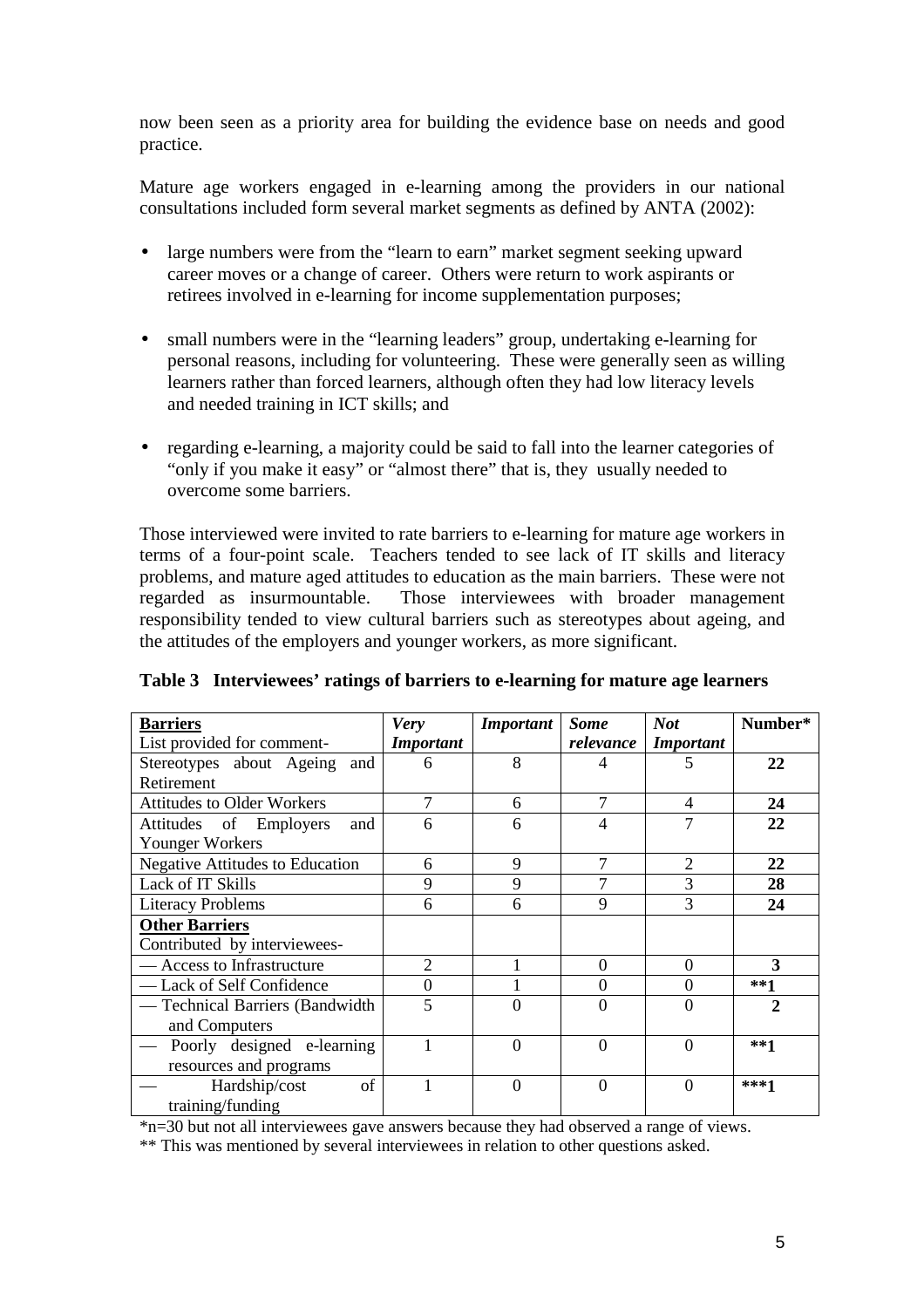There was a stronger consensus on the importance of various identified benefits of elearning from the learners' perspective than was the case in respect of the barriers question. All the listed benefits were regarded as Very important or Important by the majority of those interviewed. However, several commented that these benefits were achieved only if e-learning was done well.

| <b>Value and Benefits</b>          | <b>Very</b> | <b>Important</b> | <b>Some</b> | <b>Not</b>       | Number* |
|------------------------------------|-------------|------------------|-------------|------------------|---------|
| List provided for comment-         | important   |                  | Value       | <b>Important</b> |         |
| Individualisation                  | 17          | 5                |             |                  | 26      |
| <b>Building Identity Capital</b>   | 18          | 5                |             |                  | 25      |
| Flexibility                        | 19          | 5                |             |                  | 25      |
| <b>Fostering Lifelong Learning</b> | 11          | 11               | 2           |                  | 24      |
| Quality of Learning                | 11          | 8                | 3           |                  | 22      |
| <b>Other</b>                       |             |                  |             |                  |         |
| contributed by interviewees-       |             |                  |             |                  |         |
| Improving                          | 4           |                  |             |                  | 5       |
| communities/connections            |             |                  |             |                  |         |
| — Learning to Learn                |             | $\Omega$         |             |                  |         |
| - Accelerated Pathways             | 0           |                  |             |                  |         |
| — Enhancing Reflection             | $\Omega$    |                  |             |                  |         |
| — Can track individual progress    |             |                  |             |                  |         |

**Table 4 Interviewees' ratings of benefits of e-learning for mature age learners** 

\*n=30 but not all interviewees gave answers because they had observed a range of outcomes

There was a general agreement that e-learning can support an individualised approach to learning and that for the mature aged this was important given their diverse life and work experiences. The observation was made however that this was still a game in progress with the goal not yet achieved. Some commented that all learning should be individual client-focussed.

Identity capital was defined in the questionnaire as involving such qualities as confidence and self esteem, and hence a strong influence on the motivation and capacity of students to tackle and master new skills. This was a major theme during interviews. Once mature age learners have confidence in using technology, they generally go on to learn more uses of the technology and adopt more technology for learning purposes. This was a comment made by several providers. However, as one interviewee noted, a bad first e-learning experience is likely to put a mature age learner off this approach forever.

The importance attributed to flexibility was to be expected, with all those interviewed regarding this as Very Important or Important. A common theme here was that it enabled people to work at their own pace and to absorb learning.

The strong recognition given to the impact of e-learning in fostering lifelong learning, with 22 of the 24 who gave a response regarding this as Important or Very Important is a significant finding in the context of an ageing workforce.

That e-learning improves the quality of the learning experience was a notion contested by a few people interviewed because they had observed that e-learning can be done well or badly. E-learning has the potential of increasing the overall quality of the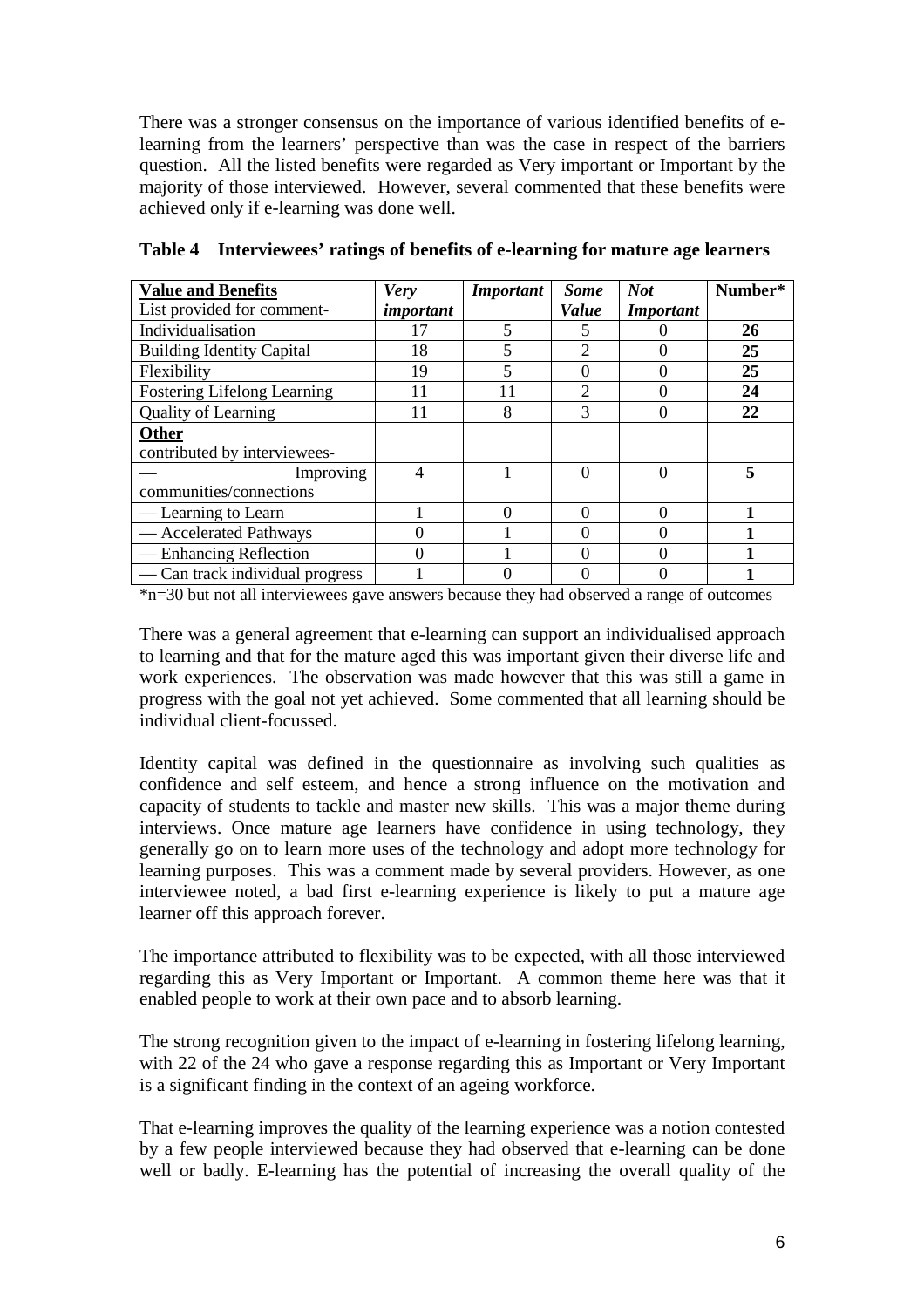learning experience if online resources and programs are well designed and other identified critical success factors are present.

An interesting feature that emerged was the way in which the people interviewed had directed their own professional development and fostering of expertise in respect of the role of e-learning in VET delivery. There were also indications of issues that remained to be addressed. Barriers mentioned in the interviews included:

- the sheer busyness of VET staff in meeting a growing range of tasks that sometimes led to professional development being crowded out by activities seen as more immediate priorities (i.e. not core business)
- some provider administrators not being positive about the use of ICT, perhaps for cost reasons ,and there also are dilemmas for administrators about web 2 technologies that are banned in many institutions.
- small providers being without a capacity to develop a professional support system**.** In comparison, TAFE organisations and larger community based and enterprise organisations had support networks built up and in for ongoing professional development in e-learning.

# **Guidelines for good practice provision of e-learning for older workers**

The teachers and managers interviewed were of the view that anyone can develop the necessary skills to undertake e-learning. There was a strong consensus across the interviews on a few key points related to effective e-learning engagement and delivery strategies and resources for the mature aged that became the basis of the suggested guidelines in provision for older workers-

- view the mature aged as they really are;
- use blended learning strategies preferably, that is, a combination of e-learning and face-to-face learning:
- be clear about the reasons for and benefits of the learning; relate it to the previous life experience of older learners;
- conduct a careful orientation/induction process;
- build confidence, self esteem, and a sense of capacity to succeed (identity capital) in the orientation phase;
- provide supporting, engaging, and rewarding learning environments;
- take older learners slowly along the technology use for learning pathway, do not force the pace with Web 2 technologies such as blogs and wikis but do test their suitability to your particular group of mature aged;
- build motivation for lifelong learning:
- look at strategies to link e-learning into workplaces; and
- gain support from the top levels of the VET organisation.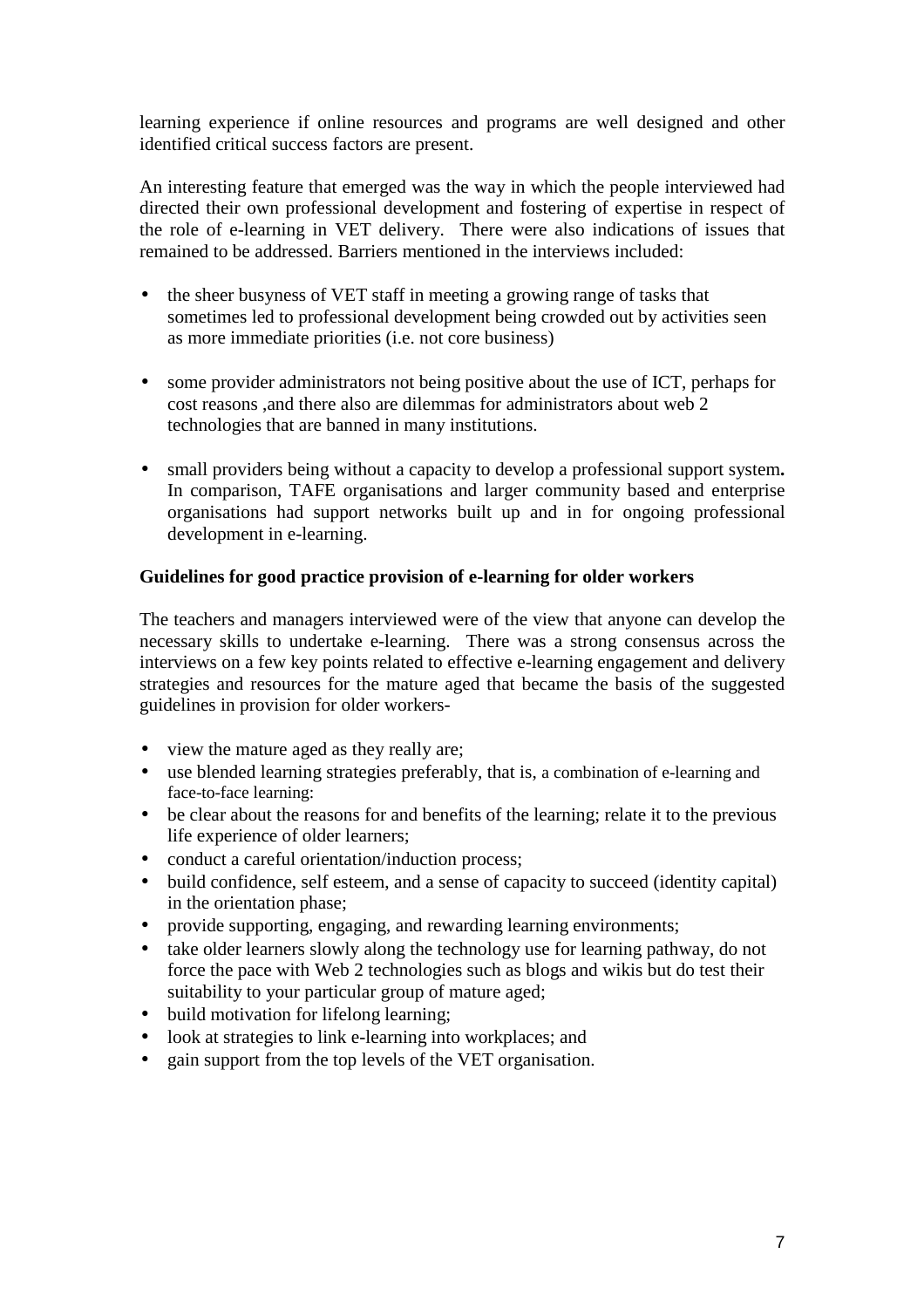# **The guidelines illustrated-four case studies**

The four case studies undertaken demonstrate identified good practices in e-learning to support training and learning for the mature aged worker in a variety of contexts**.**  The full case studies are contained in a separate report.

## *Case study 1 Community Services and Health Program: Gilles Plains TAFESA*

E-learning is being used in CS&H programs at Gilles Plains Campus of TAFESA Adelaide North largely for reasons of effectiveness, in order to achieve quality outcomes- a trained CS&H worker with the employability skill of being able to use technology. A Blended Delivery Approach is used -a complimentary mix of traditional face-to-face classroom teaching and new, e-learning approaches.

The critical success factors for mature age student achievement through e-learning in this program include: a respectful approach, the use of an induction program in the use of computers and on learning styles, constant practice of ITC skills in the process of building course knowledge in the classroom under lecturer supervision; and the ready availability of support at all other times.

The case study is a good example also of how to embed innovative e-learning practice within a VET program. It involved:

- an effective change agent;
- an early adopter approach, with full implementation being achieved through others seeing the outcomes and benefits of the early adopters efforts and being encouraged to join in; and
- an active promotion strategy of the innovations to management to gain their support and to have e-learning embedded in the organisation's mission statement and practitioner performance measures.

Embedding e-learning in VET is a key strategic initiative of the Flexible Learning Framework from 2008 that will build on research by Jasinski (2006) in a follow up practical strategy development project managed by McCulloch.

#### *Case Study 2 Certificate III in Aged Care: Barrier Reef Institute of TAFE*

The Certificate III in Aged Care program has been developed in accordance with the Blended Distributed Delivery strategy adopted by the Institute Barrier Reef Institute of TAFE in response to the needs of students in smaller rural communities where barriers to access, including the supply of specialist teachers, could not be overcome by traditional classroom methods. The program was being undertaken by small groups of students in regional and rural communities in Cannonvale, Charters Towers, Burdekin, Cardwell and Palm Island, and especially by older women returning to the workforce after an absence of some time.

Key features of the program include:

- employing a team approach to facilitate a Blended Distributed Delivery model
- using video-conferencing as a means of linking all of the people involved; and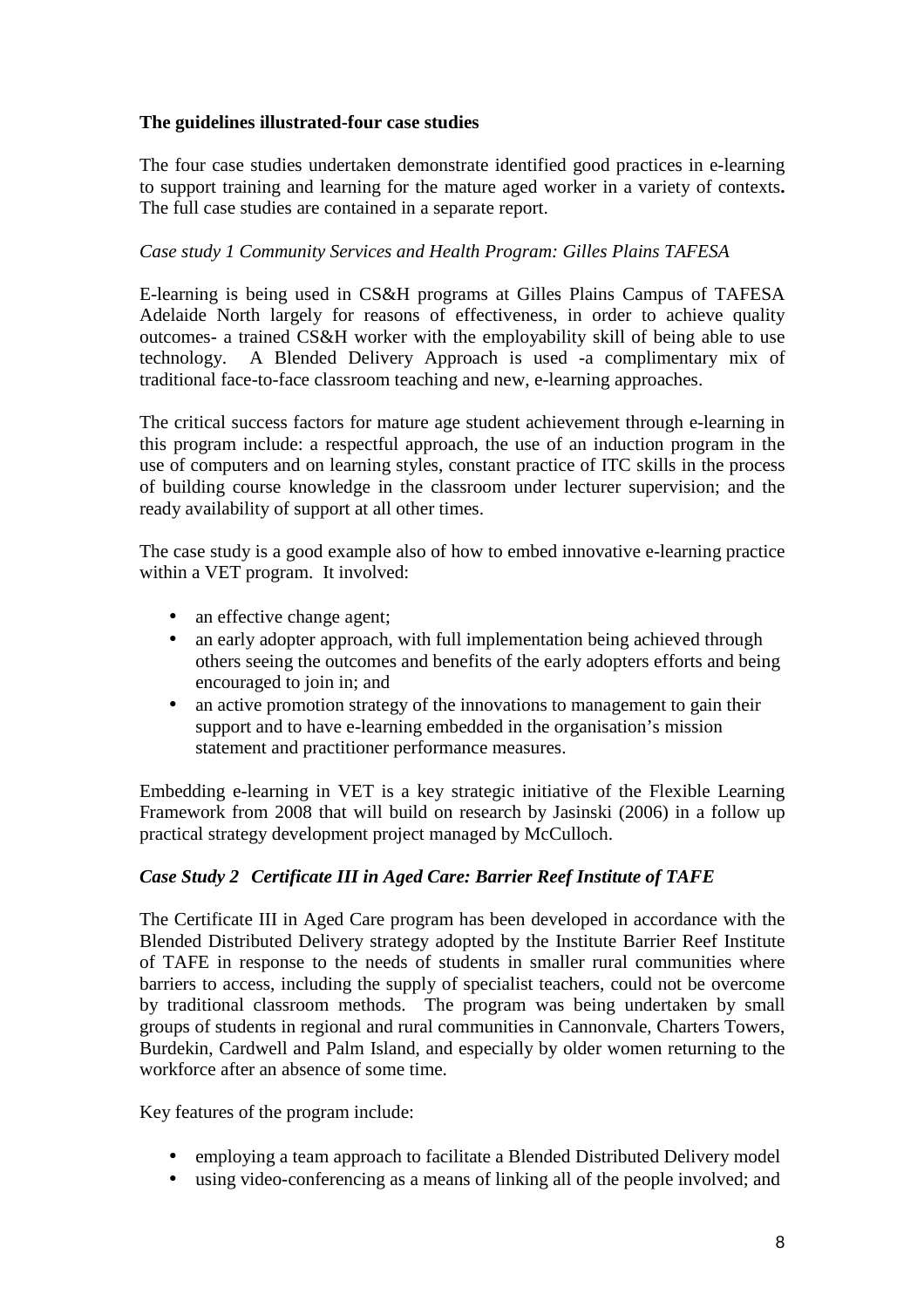• a strong emphasis on a careful, initial orientation phase with individual support provided through a learning support team of the Institute backed up by the Learning Futures Department of the Institute.

The team approach involves teachers and tutors located in the communities in the network, the Learning Support Team, with the Learning Futures Department in an advisory role. The Learning Support Team provides support where needed in areas such as literacy and communication Video-conferencing plays a key role in the program linking the coordinator, teachers, tutors and students across the six communities in the program. These characteristics support a learner-centred approach which is very well suited to the needs of older learners, for provision that is personal, social and flexible to a considerable extent.

The Blended Distributed Delivery model is very relevant to mature age workers in small rural communities which are often disadvantaged in access to education and training due to thin markets.

# *Case Study 3 Queensland Ambulance Service*

The Queensland Ambulance Service (QAS) has harnessed e-learning as a tool in providing education and training to staff and volunteers in 277 Ambulance response locations across Queensland, including over 150 isolated, rural and remote locations (including those serving Aboriginal and Torres Strait Islander communities).

The Service is faced with the challenge of frequent developments in medical science and clinical practice with the consequence that updating the knowledge and skill of staff and volunteers is essential to achieve ongoing improvement in the work of the Service. For this reason, the Service is committed to developing as a learning organisation.

QAS staff are encouraged to invest in their ongoing development with the role of technology supporting their lifelong learning aspiration. The education and training strategies adopted combine the role of the School of Ambulance and Paramedic Studies located in Brisbane with the Education Online resource developed and available across the State, and the work of Regional Staff Development Units located in the seven regions of the Service.

The QAS Education Portal has a key role in providing access to a broad range of education material, supporting self-directed learning by staff, and enabling flexible access to learning resources whether at work or home.

Meeting the needs of staff in isolated, rural and remote locations has been a particular area of concern for the QAS. The needs and preferences of rural and remote staff in the over-45 age group have been identified and relevant support provided through a Rural and Remote Practitioner Program. The QAS study showed that older staff in such locations were eager to learn, but in their own preferred ways. Their preferences involved:

• provision at the low end of the technology continuum that includes face-toface and personal contact;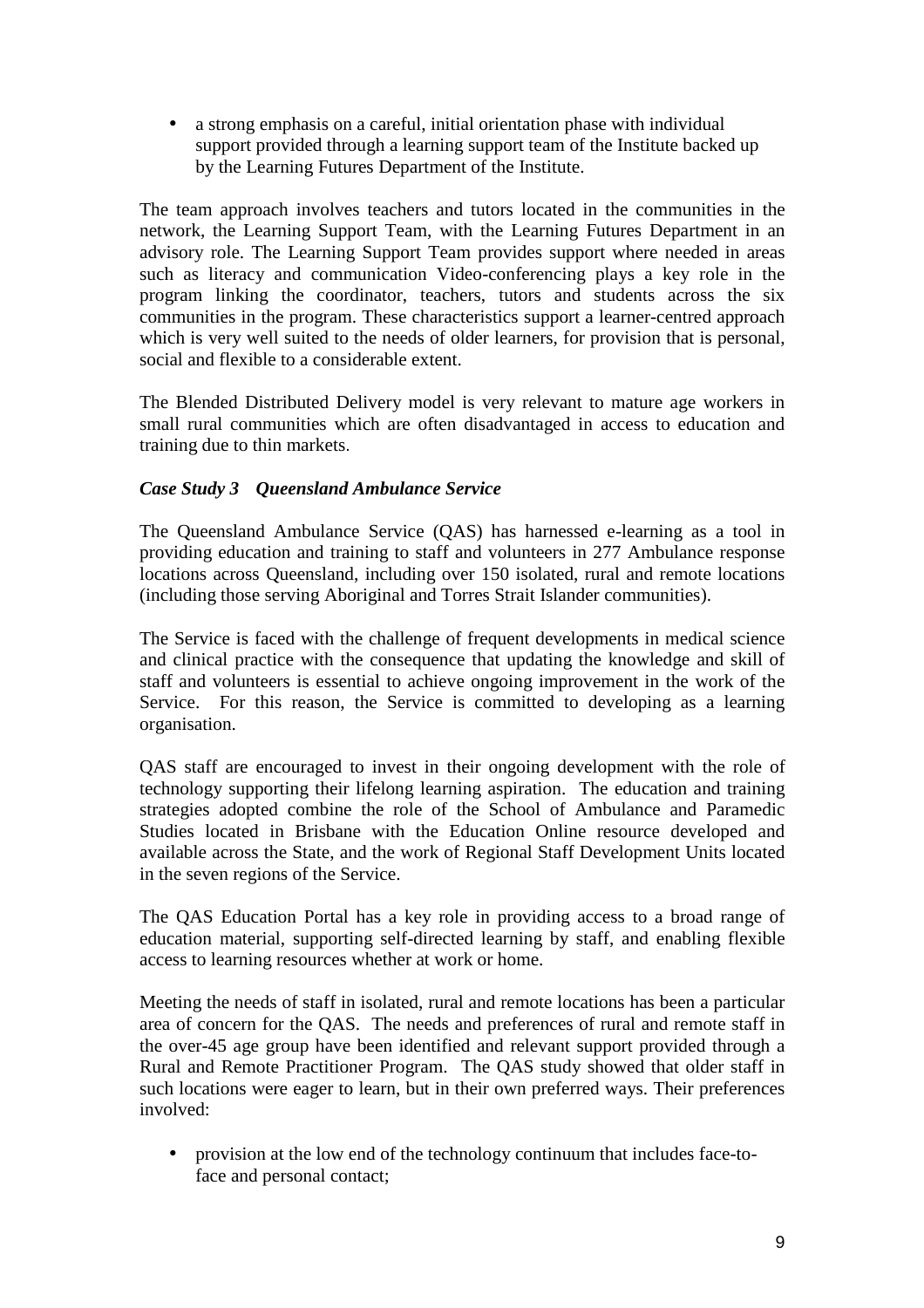- using technologies such as CD roms, email notes, powerpoints, and videoconferencing in ways that met the timeframes and pace of learning of the staff; and
- assessment strategies that recognise prior learning more fully.

The QAS case study illustrates how e-learning has been mobilised in a careful systemic way to meet the in-service education and training needs of staff and volunteers, including many mature-age workers in a range of locations across the State. E-learning is used as an instrument for organisational development and the continuous improvement objectives of the Service. This case study holds insights and lessons for other statewide organisations with staff scattered in a range of locations.

## *Case Study 4 Adult community education providers*

In this case study we outline aspects of the activities of four adult community education (ACE) providers that demonstrated good practices in drawing mature age people back into learning through e-learning.

The ACE providers interviewed spoke of their just in time, just enough, just what they want approach to initial engagement. They invariably saw their role as to create spaces where mature age learners will feel at home and to respond immediately to the need that they articulate when they come into their centres (for example, "I want to learn the email to keep in touch with family") and then to encourage them to return to do more e-learning.

To draw in mature age learners the ACE providers go out into the community. Those interviewed spoke of letter box drops, newsletters, word of mouth, one on one encouragement discussions and engagement through social activities, for example a weekly open day lunch during which learning needs and solutions are informally discussed.

Successful engagement also involved taking time to induct the learner about elearning and providing considerable support. They use a blended delivery approach. For example, supervisors and mentors are made available for face to face tuition at set times, many of whom are volunteers. Learners come together regularly to discuss issues of common interest and engage in peer learning.

The commitment of ACE providers to encouraging lifelong learning among the mature aged was also illustrated by this case study. The ACE providers in the study knew how their learning programs map to accredited VET courses and were seeking to create pathways into these courses for those mature age learners who wish to achieve credentials associated with their learning. They had, or were developing, partnerships with VET organisations (TAFEs in particular) to extend formal learning opportunities through e-learning to their rural based adult clientele.

Nationally, VET should consider investing more in community education and training providers with their proven potential to increase the number of adults participating in e-learning for personal, volunteering and paid work purposes.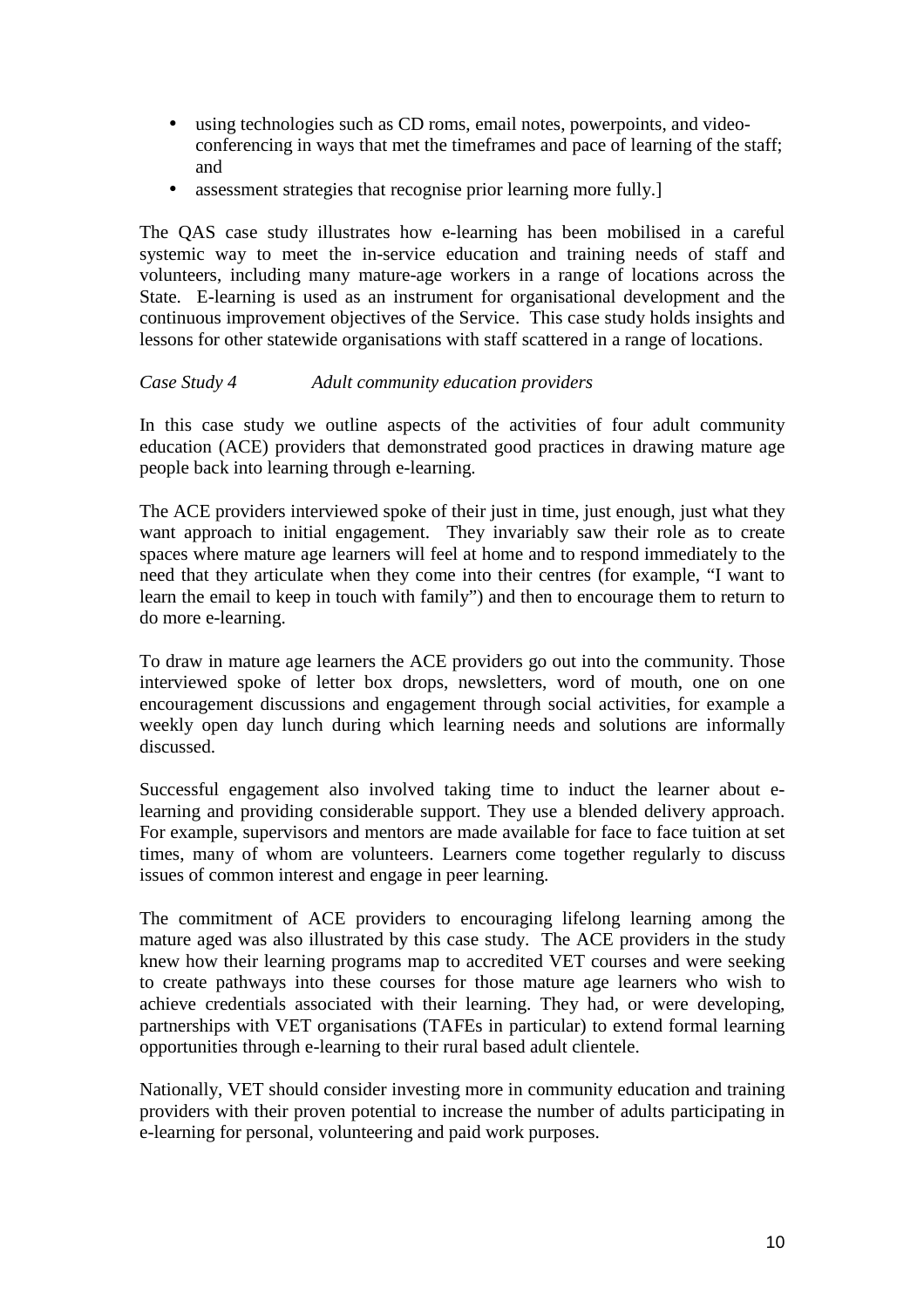## **Concluding remarks**

The study shows a VET system in transition towards meeting the knowledge and skills needs of workers throughout life. Mature aged workers over 45 years of age have become a VET target group only recently. The use of e-learning in innovative ways to meet the particular needs and preferences of older learners is occurring but needs to now be taken up more widely.

Overall, we concluded that the good practice we observed in the case studies and consultations holds insights and lessons that can be applied in other contexts. A critical aspect is developing the mature aged workers confidence and self esteem and a sense that the learning can succeed. Successful applications of e-learning develop the mature aged workers' motivation for further learning.

The standalone guidelines we developed on good practice use of e-learning for the mature aged recognise the wide support for blended learning strategies that we encountered in the consultations and case studies. The guidelines also recognise the diversity of life and work experience among mature age workers and the consequent benefits from approaches that draw on these experiences. The key requirement is to be innovative and adapt the nature of the blend to the various industry, educational and community contexts and the needs and preferences of the particular mature aged workers involved.

# **References**

Australian Pensioners Insurance Agency (APIA) 2007, *Understanding Over 50s*, APIA: Melbourne

Australian National Training Authority 2000, *ANTA National Marketing Strategy for Skills and Lifelong Learning: Market segmentation report*, ANTA: Brisbane

Bowman, K and Kearns, P, 2008, E-learning for the mature aged worker, final report case study report and best practice guidelines, Australian Flexible Learning Framework, http://www.flexiblelearning.net.au/flx/go/home/op/edit/pid/492

Becta (British Educational Communications and Technology Agency) 2007, *Emerging Technologies for Learning, Volume 2*, Coventry

Bowman, K. 2007, *Community engagement building creative e-learning community partnerships: Strategic review of the Community Engagement Project (2005-2007),* Commonwealth of Australia (DEST) Canberra

Diversity Council of Australia 2007, *Grey Matters-Engaging Mature Aged Workers,*  Melbourne and Sydney, http://www.melbourne@dca.org.au )

Kearns, P. 2002, *Towards the Connected Learning Society: An international overview of trends in policy for information and communication technology in education*, Education.au limited: Adelaide